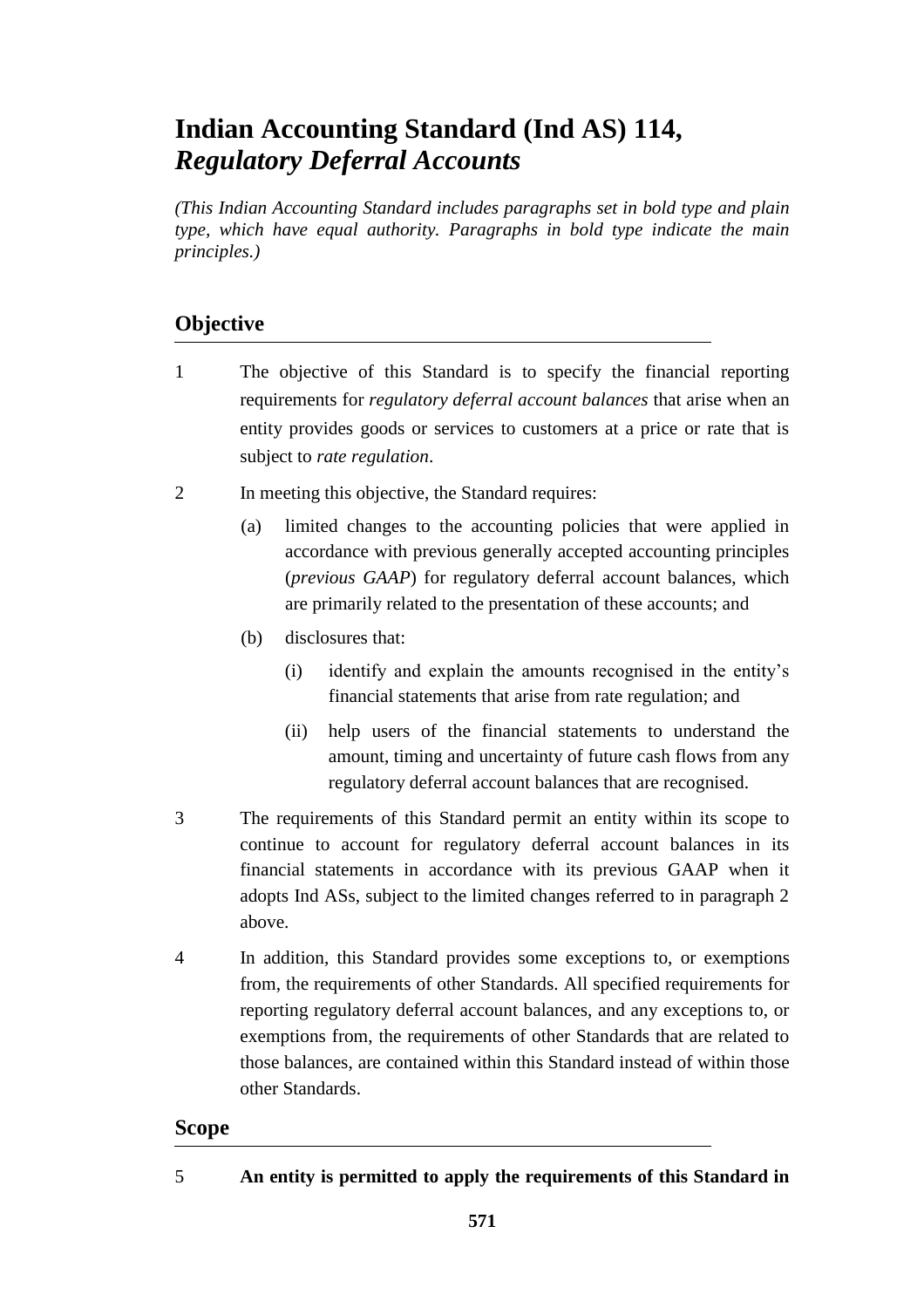**its** *first Ind AS financial statements* **if and only if it:**

- **(a) conducts** *rate-regulated activities***; and**
- **(b) recognised amounts that qualify as regulatory deferral account balances in its financial statements in accordance with its previous GAAP.**
- 6 **An entity shall apply the requirements of this Standard in its financial statements for subsequent periods if and only if, in its first Ind AS financial statements <sup>1</sup> , it recognised regulatory deferral account balances by electing to apply the requirements of this Standard.**
- 7 This Standard does not address other aspects of accounting by entities that are engaged in rate-regulated activities. By applying the requirements in this Standard, any amounts that are permitted or required to be recognised as assets or liabilities in accordance with other Standards shall not be included within the amounts classified as regulatory deferral account balances.
- 8 **An entity that is within the scope of, and that elects to apply, this Standard shall apply all of its requirements to all regulatory deferral account balances that arise from all of the entity's rate-regulated activities.**

### **Recognition, measurement, impairment and derecognition**

**Temporary exemption from paragraph 11 of Ind AS 8** *Accounting Policies, Changes in Accounting Estimates and Errors*

- 9 **An entity that has rate-regulated activities and that is within the scope of, and elects to apply, this Standard shall apply paragraphs 10 and 12 of Ind AS 8 when developing its accounting policies for the recognition, measurement, impairment and derecognition of regulatory deferral account balances.**
- 10 Paragraphs 11–12 of Ind AS 8 specify sources of requirements and guidance that management is required or permitted to consider in developing an accounting policy for an item, if no relevant Standard

 $\overline{a}$ 

<sup>&</sup>lt;sup>1</sup> An entity subject to rate regulation coming into existence after Ind AS coming into force or an entity whose activities become subject to rate regulation as defined in this Ind AS subsequent to preparation and presentation of its first Ind AS financial statements shall be entitled to apply the requirements of the previous GAAP in respect of its such rate regulated activities.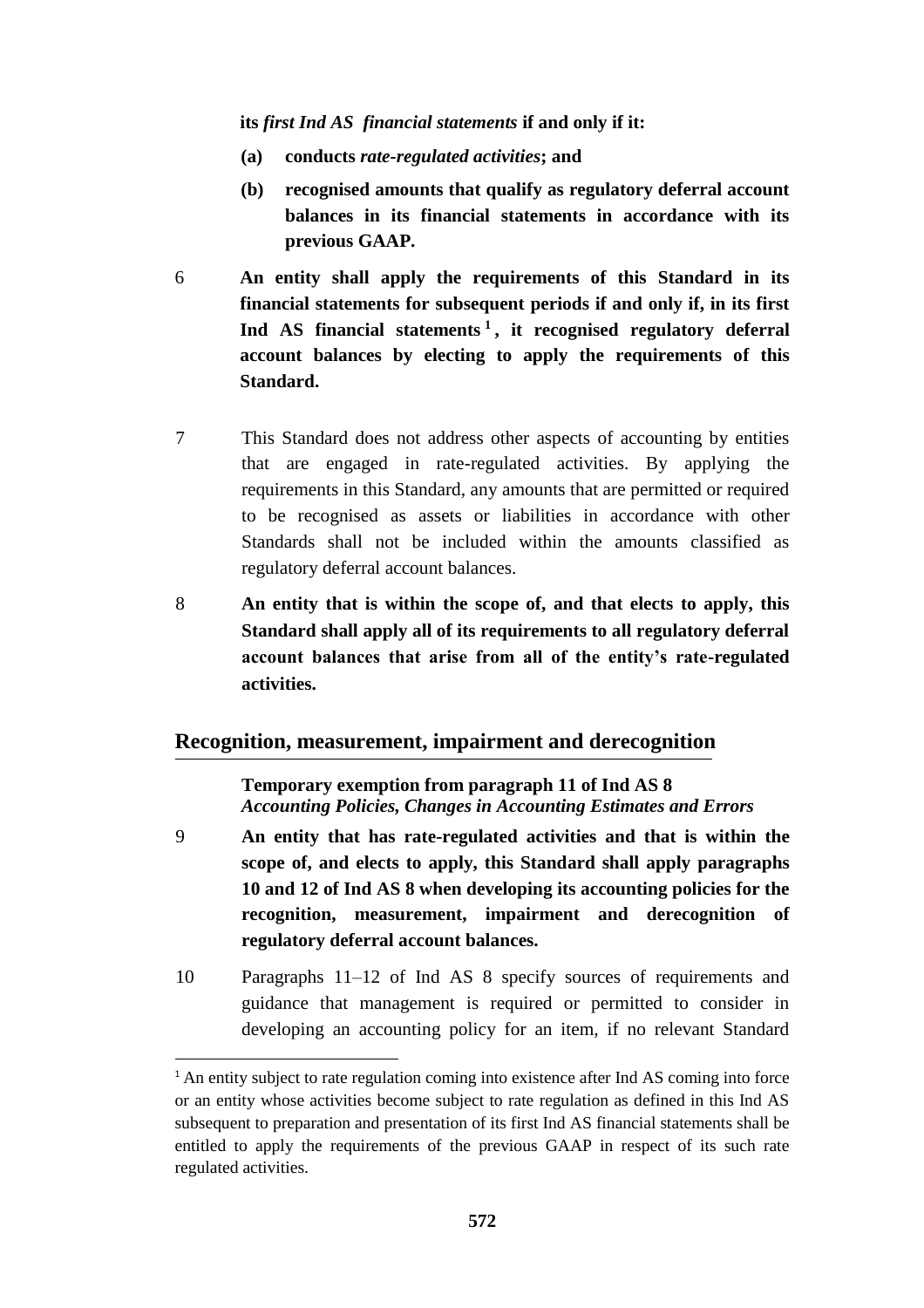applies specifically to that item. This Standard exempts an entity from applying paragraph 11 of Ind AS 8 to its accounting policies for the recognition, measurement, impairment and derecognition of regulatory deferral account balances. Consequently, entities that recognise regulatory deferral account balances, either as separate items or as part of the carrying value of other assets and liabilities, in accordance with previous GAAP, are permitted to continue to recognise those balances in accordance with this Standard through the exemption from paragraph 11 of Ind AS 8, subject to any presentation changes required by paragraphs 18–19 of this Standard.

### **Continuation of existing accounting policies**

- **11 On initial application of this Standard, an entity shall continue to apply previous GAAP accounting policies for the recognition, measurement, impairment and derecognition of regulatory deferral account balances, except for any changes permitted by paragraphs 13–15. However, the presentation of such amounts shall comply with the presentation requirements of this Standard, which may require changes to the entity's previous GAAP presentation policies (see paragraphs 18–19).**
- 12 An entity shall apply the policies established in accordance with paragraph 11 consistently in subsequent periods, except for any changes permitted by paragraphs 13–15.

# **Changes in accounting policies**

- **13 An entity shall not change its accounting policies in order to start to recognise regulatory deferral account balances. An entity may only change its accounting policies for the recognition, measurement, impairment and derecognition of regulatory deferral account balances if the change makes the financial statements more relevant to the economic decision-making needs of users and no less reliable, or more reliable and no less relevant to those needs. An entity shall judge relevance and reliability using the criteria in paragraph 10 of Ind AS 8.**
- 14 This Standard does not exempt entities from applying paragraphs 10 or 14–15 of Ind AS 8 to changes in accounting policy. To justify changing its accounting policies for regulatory deferral account balances, an entity shall demonstrate that the change brings its financial statements closer to meeting the criteria in paragraph 10 of Ind AS 8. However, the change does not need to achieve full compliance with those criteria for the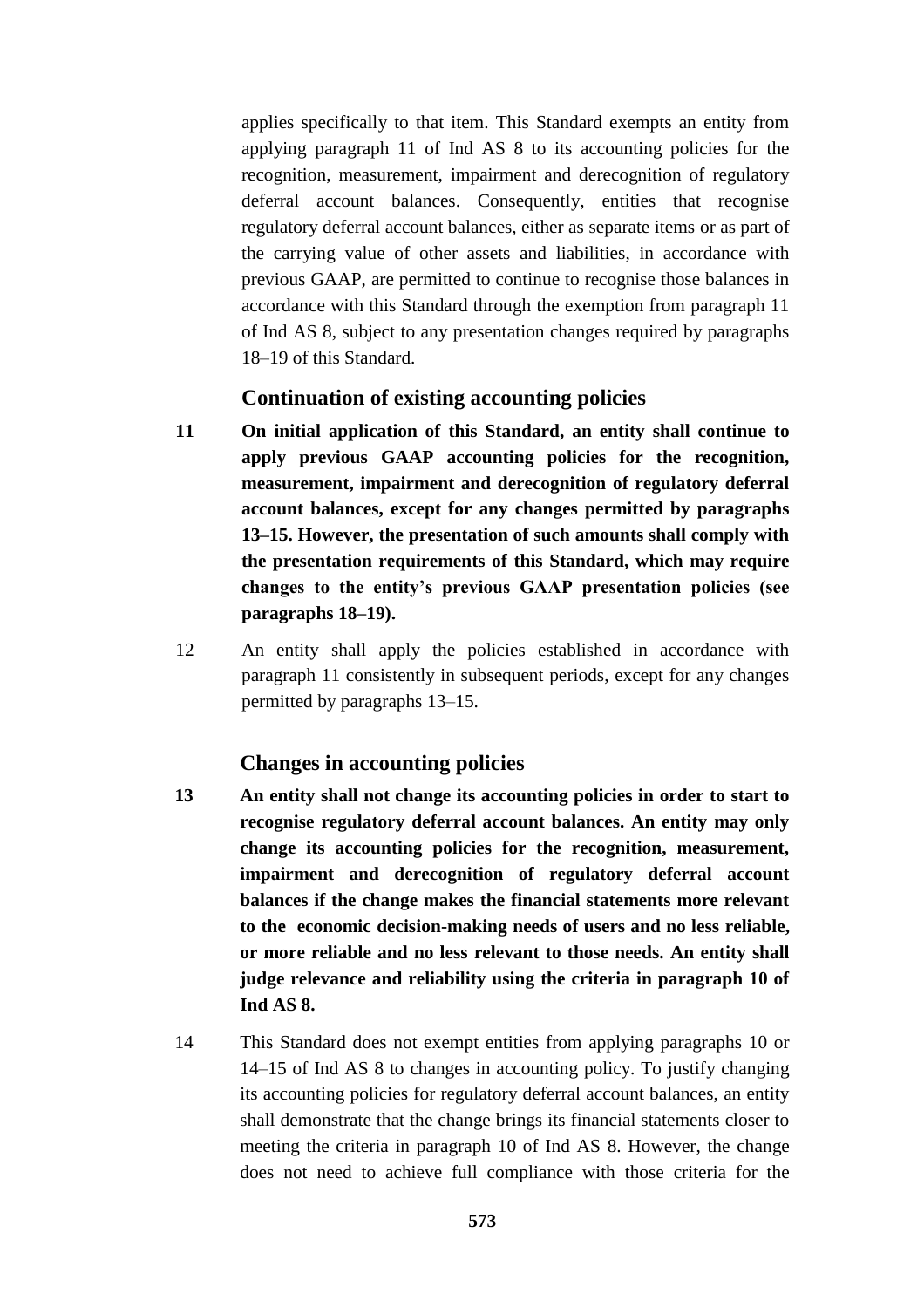recognition, measurement, impairment and derecognition of regulatory deferral account balances.

15 Paragraphs 13–14 apply both to changes made on initial application of this Standard and to changes made in subsequent reporting periods.

# **Interaction with other Standards**

- **16 Any specific exception, exemption or additional requirements related to the interaction of this Standard with other Standards are contained within this Standard (see paragraphs B7–B28). In the absence of any such exception, exemption or additional requirements, other Standards shall apply to regulatory deferral account balances in the same way as they apply to assets, liabilities, income and expenses that are recognised in accordance with other Standards.**
- 17 In some situations, another Standard might need to be applied to a regulatory deferral account balance that has been measured in accordance with an entity's accounting policies that are established in accordance with paragraphs  $11-12$  in order to reflect that balance appropriately in the financial statements. For example, the entity might have rateregulated activities in a foreign country for which the transactions and regulatory deferral account balances are denominated in a currency that is not the functional currency of the reporting entity. The regulatory deferral account balances and the movements in those balances are translated by applying Ind AS 21 *The Effects of Changes in Foreign Exchange Rates*.

### **Presentation**

# **Changes in presentation**

- 18 This Standard introduces presentation requirements, outlined in paragraphs 20–26, for regulatory deferral account balances that are recognised in accordance with paragraphs 11–12. When this Standard is applied, the regulatory deferral account balances are recognised in the balance sheet in addition to the assets and liabilities that are recognised in accordance with other Standards. These presentation requirements separate the impact of recognising regulatory deferral account balances from the financial reporting requirements of other Standards.
- 19 In addition to the items that are required to be presented in the balance sheet and in the statement of profit and loss in accordance with Ind AS 1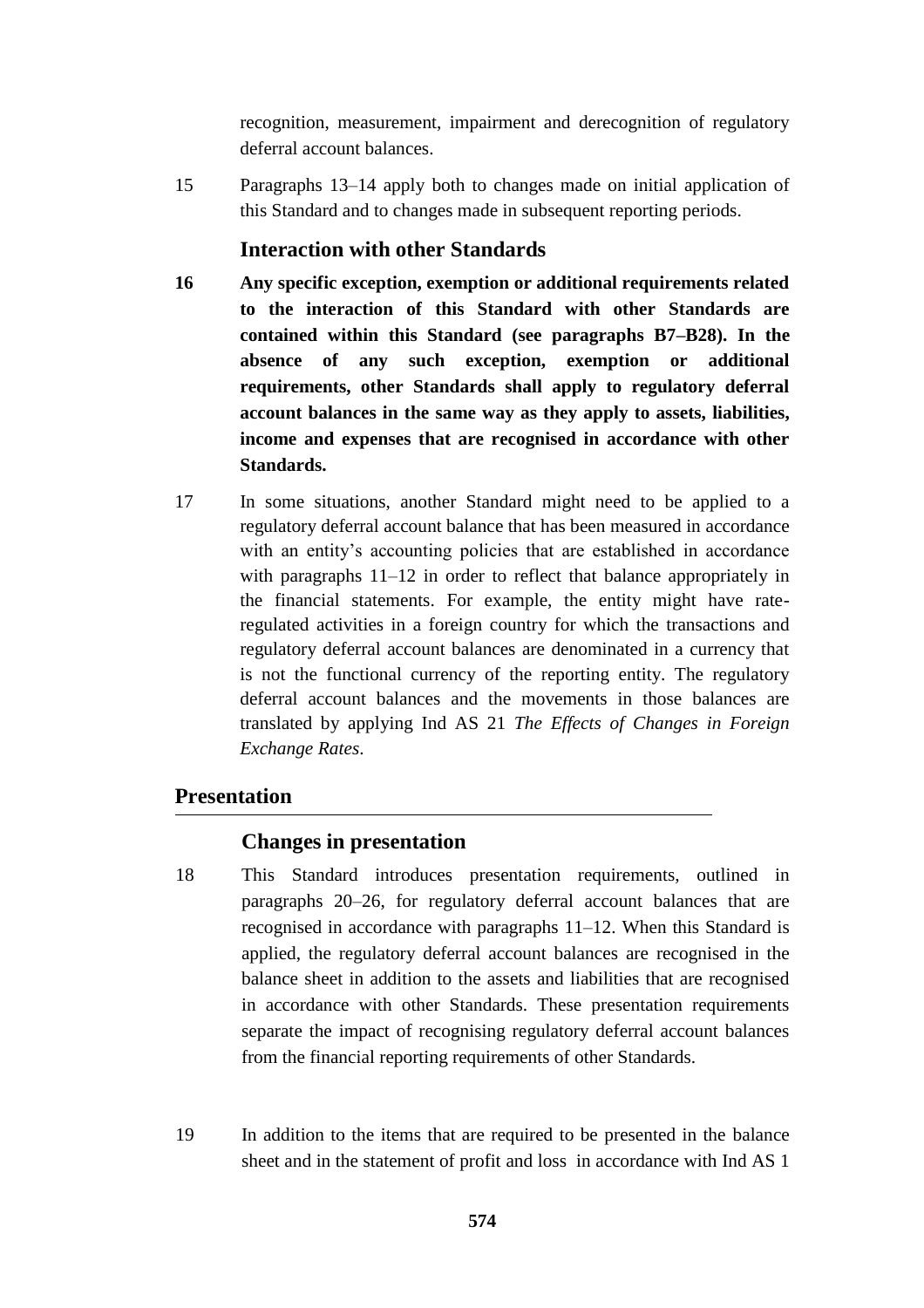*Presentation of Financial Statements*, an entity applying this Standard shall present all regulatory deferral account balances and the movements in those balances in accordance with paragraphs 20–26.

### **Classification of regulatory deferral account balances**

- **20 An entity shall present separate line items in the balance sheet for:** 
	- **(a) the total of all regulatory deferral account debit balances; and**
	- **(b) the total of all regulatory deferral account credit balances.**
- **21 When an entity presents current and non-current assets, and current and non-current liabilities, as separate classifications in its balance sheet, it shall not classify the totals of regulatory deferral account balances as current or non-current. Instead, the separate line items required by paragraph 20 shall be distinguished from the assets and liabilities that are presented in accordance with other Standards by the use of sub-totals, which are drawn before the regulatory deferral account balances are presented.**

# **Classification of movements in regulatory deferral account balances**

- **22 An entity shall present, in the other comprehensive income section of the statement of profit and loss , the net movement in all regulatory deferral account balances for the reporting period that relate to items recognised in other comprehensive income. Separate line items shall be used for the net movement related to items that, in accordance with other Standards:** 
	- **(a) will not be reclassified subsequently to profit or loss; and**
	- **(b) will be reclassified subsequently to profit or loss when specific conditions are met.**
- 23 **An entity shall present a separate line item in the profit or loss section of the statement of profit and loss , for the remaining net movement in all regulatory deferral account balances for the reporting period, excluding movements that are not reflected in profit or loss, such as amounts acquired. This separate line item shall be distinguished from the income and expenses that are presented in accordance with other Standards by the use of a sub-total, which is drawn before the net movement in regulatory deferral account balances.**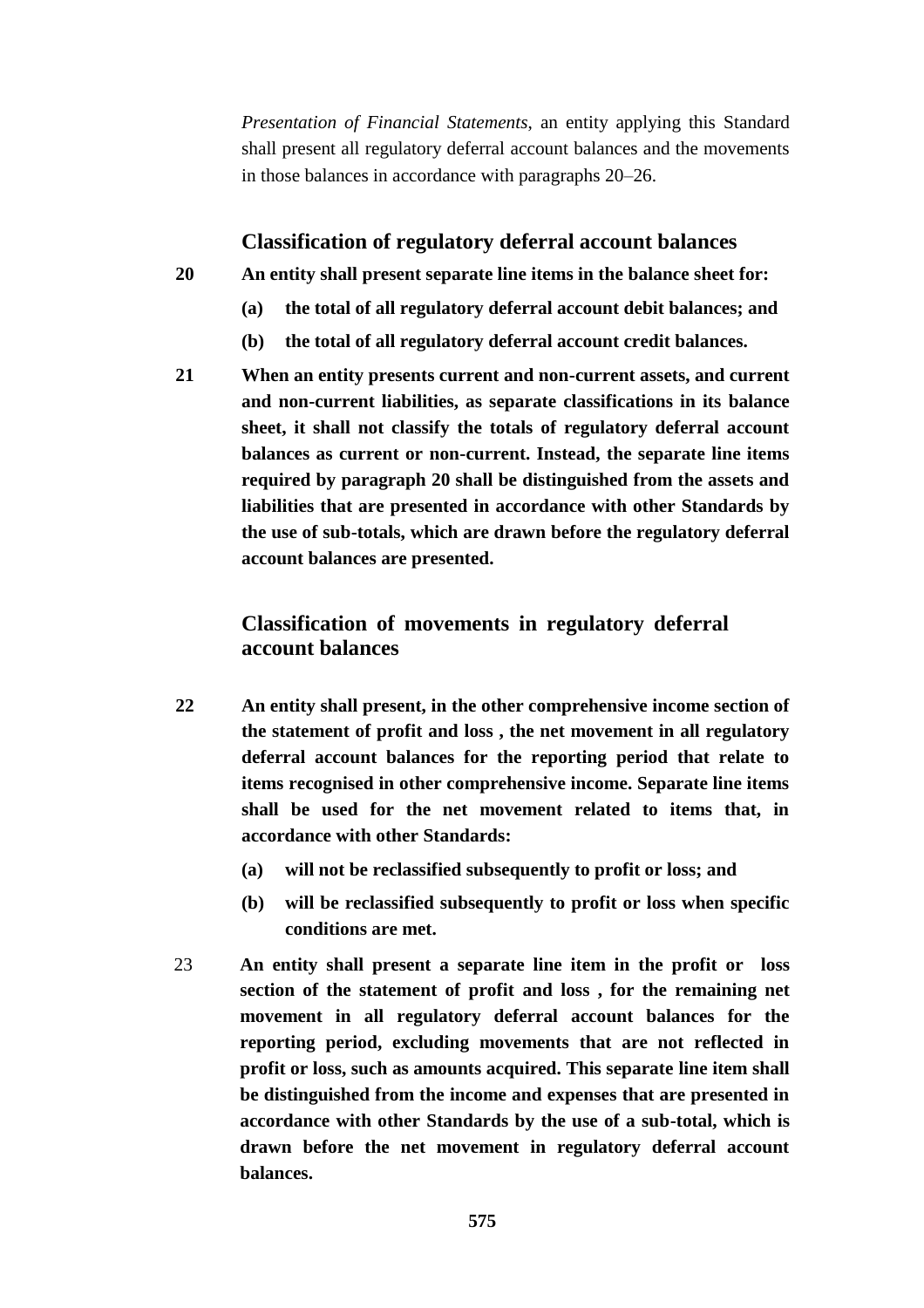- 24 When an entity recognises a deferred tax asset or a deferred tax liability as a result of recognising regulatory deferral account balances, the entity shall present the resulting deferred tax asset (liability) and the related movement in that deferred tax asset (liability) with the related regulatory deferral account balances and movements in those balances, instead of within the total presented in accordance with Ind AS 12 *Income Taxes* for deferred tax assets (liabilities) and the tax expense (income) (see paragraphs B9–B12).
- 25 When an entity presents a discontinued operation or a disposal group in accordance with Ind AS 105 *Non-current Assets Held for Sale and Discontinued Operations*, the entity shall present any related regulatory deferral account balances and the net movement in those balances, as applicable, with the regulatory deferral account balances and movements in those balances, instead of within the disposal groups or discontinued operations (see paragraphs B19–B22).
- 26 When an entity presents earnings per share in accordance with Ind AS 33 *Earnings per Share*, the entity shall present additional basic and diluted earnings per share, which are calculated using the earnings amounts required by Ind AS 33 but excluding the movements in regulatory deferral account balances (see paragraphs B13–B14).

### **Disclosure**

#### **Objective**

- **27 An entity that elects to apply this Standard shall disclose information that enables users to assess:** 
	- **(a) the nature of, and the risks associated with, the rate regulation that establishes the price(s) that the entity can charge customers for the goods or services it provides; and**
	- **(b) the effects of that rate regulation on its financial position, financial performance and cash flows.**
- 28 If any of the disclosures set out in paragraphs 30–36 are not considered relevant to meet the objective in paragraph 27, they may be omitted from the financial statements. If the disclosures provided in accordance with paragraphs 30–36 are insufficient to meet the objective in paragraph 27, an entity shall disclose additional information that is necessary to meet that objective.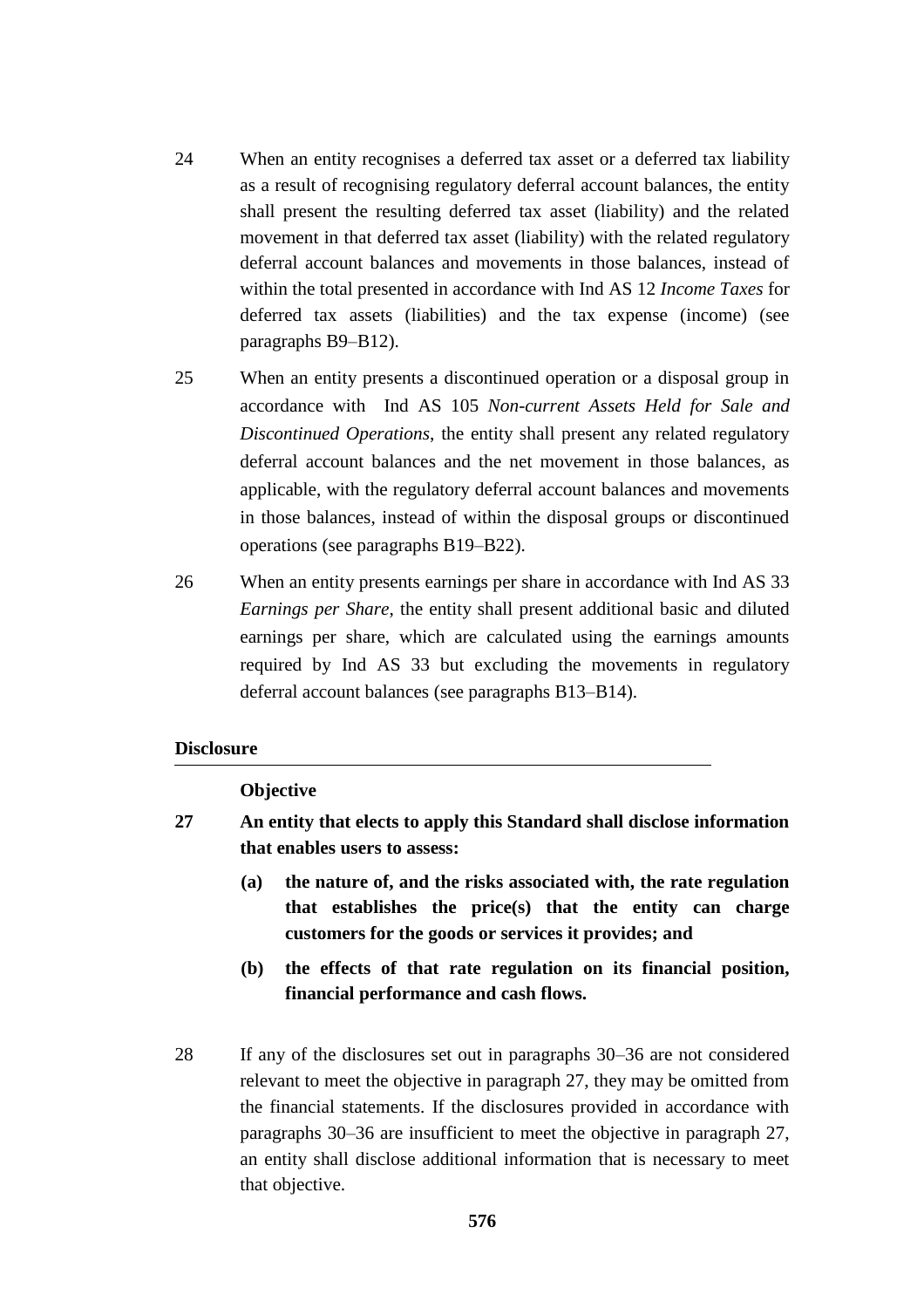- 29 To meet the disclosure objective in paragraph 27, an entity shall consider all of the following:
	- (a) the level of detail that is necessary to satisfy the disclosure requirements;
	- (b) how much emphasis to place on each of the various requirements;
	- (c) how much aggregation or disaggregation to undertake; and
	- (d) whether users of financial statements need additional information to evaluate the quantitative information disclosed.

#### **Explanation of activities subject to rate regulation**

- 30 To help a user of the financial statements assess the nature of, and the risks associated with, the entity's rate-regulated activities, an entity shall, for each type of rate-regulated activity, disclose:
	- (a) a brief description of the nature and extent of the rate-regulated activity and the nature of the regulatory rate-setting process;
	- (b) the identity of the rate regulator(s). If the rate regulator is a related party (as defined in Ind AS 24 *Related Party Disclosures*), the entity shall disclose that fact, together with an explanation of how it is related;
	- (c) how the future recovery of each class (ie each type of cost or income) of regulatory deferral account debit balance or reversal of each class of regulatory deferral account credit balance is affected by risks and uncertainty, for example:
		- (i) demand risk (for example, changes in consumer attitudes, the availability of alternative sources of supply or the level of competition);
		- (ii) regulatory risk (for example, the submission or approval of a rate-setting application or the entity's assessment of the expected future regulatory actions); and
		- (iii) other risks (for example, currency or other market risks).
- 31 The disclosures required by paragraph 30 shall be given in the financial statements either directly in the notes or incorporated by cross-reference from the financial statements to some other statement, such as a management commentary or risk report, that is available to users of the financial statements on the same terms as the financial statements and at the same time. If the information is not included in the financial statements directly or incorporated by cross-reference, the financial statements are incomplete.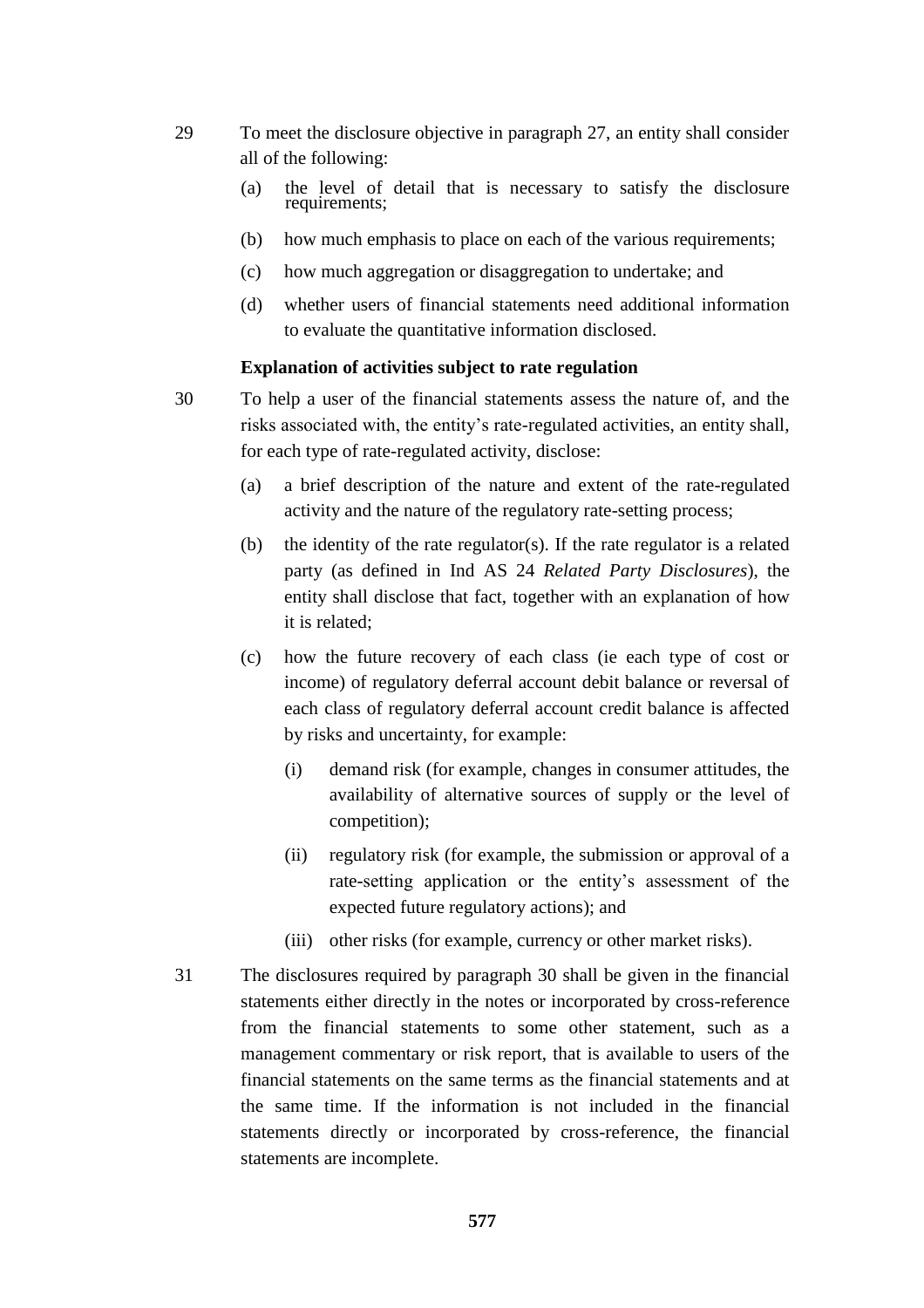#### **Explanation of recognised amounts**

- 32 An entity shall disclose the basis on which regulatory deferral account balances are recognised and derecognised, and how they are measured initially and subsequently, including how regulatory deferral account balances are assessed for recoverability and how any impairment loss is allocated.
- 33 For each type of rate-regulated activity, an entity shall disclose the following information for each class of regulatory deferral account balance:
	- (a) a reconciliation of the carrying amount at the beginning and the end of the period, in a table unless another format is more appropriate. The entity shall apply judgement in deciding the level of detail necessary (see paragraphs 28–29), but the following components would usually be relevant:
		- (i) the amounts that have been recognised in the current period in the balance sheet as regulatory deferral account balances;
		- (ii) the amounts that have been recognised in the statement of profit and loss relating to balances that have been recovered (sometimes described as amortised) or reversed in the current period; and
		- (iii) other amounts, separately identified, that affected the regulatory deferral account balances, such as impairments, items acquired or assumed in a business combination, items disposed of, or the effects of changes in foreign exchange rates or discount rates;
	- (b) the rate of return or discount rate (including a zero rate or a range of rates, when applicable) used to reflect the time value of money that is applicable to each class of regulatory deferral account balance; and
	- (c) the remaining periods over which the entity expects to recover (or amortise) the carrying amount of each class of regulatory deferral account debit balance or to reverse each class of regulatory deferral account credit balance.
- 34 When rate regulation affects the amount and timing of an entity's income tax expense (income), the entity shall disclose the impact of the rate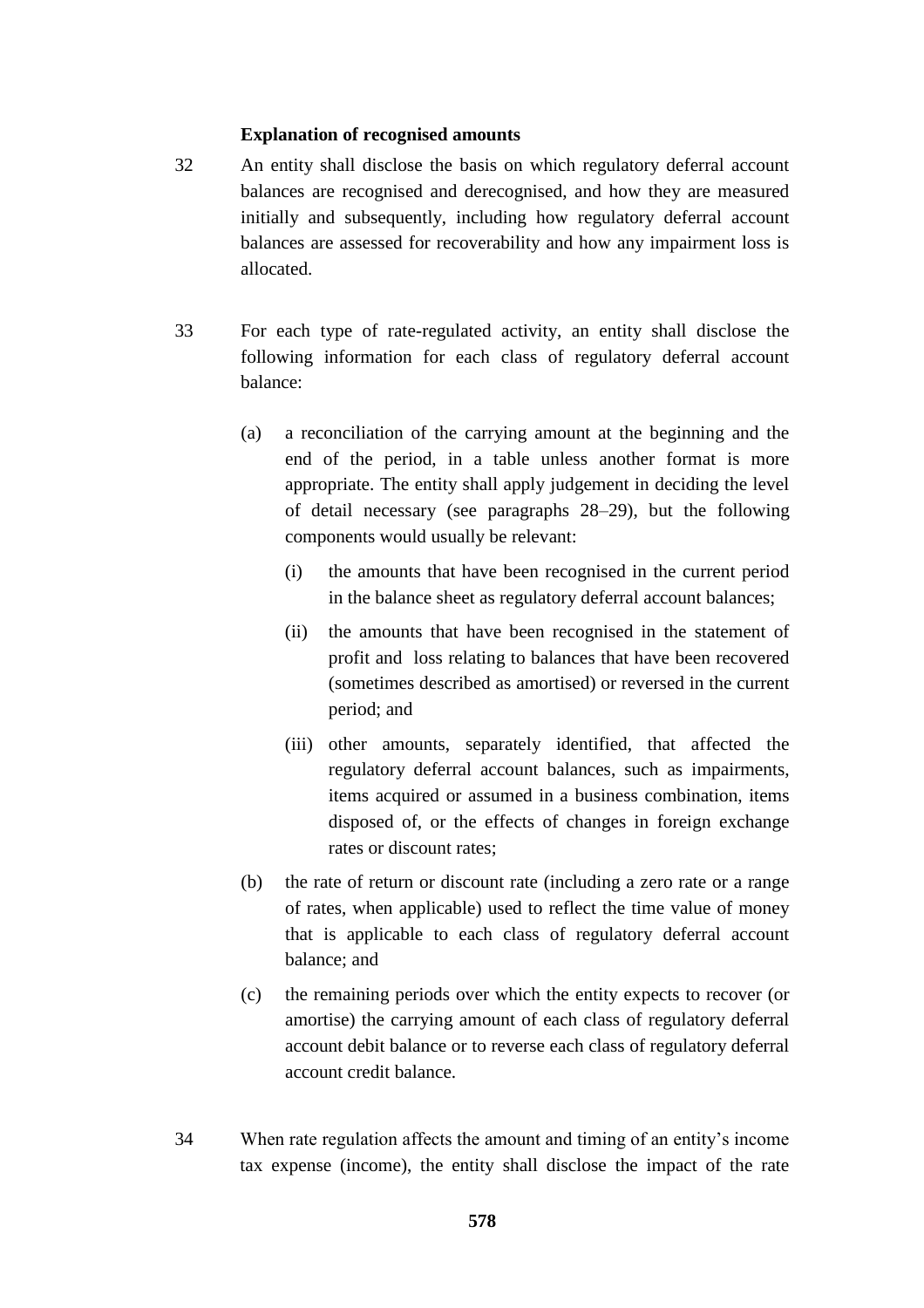regulation on the amounts of current and deferred tax recognised. In addition, the entity shall separately disclose any regulatory deferral account balance that relates to taxation and the related movement in that balance.

- 35 When an entity provides disclosures in accordance with Ind AS 112 *Disclosure of Interests in Other Entities* for an interest in a subsidiary, associate or joint venture that has rate-regulated activities and for which regulatory deferral account balances are recognised in accordance with this Standard, the entity shall disclose the amounts that are included for the regulatory deferral account debit and credit balances and the net movement in those balances for the interests disclosed (see paragraphs B25–B28).
- 36 When an entity concludes that a regulatory deferral account balance is no longer fully recoverable or reversible, it shall disclose that fact, the reason why it is not recoverable or reversible and the amount by which the regulatory deferral account balance has been reduced.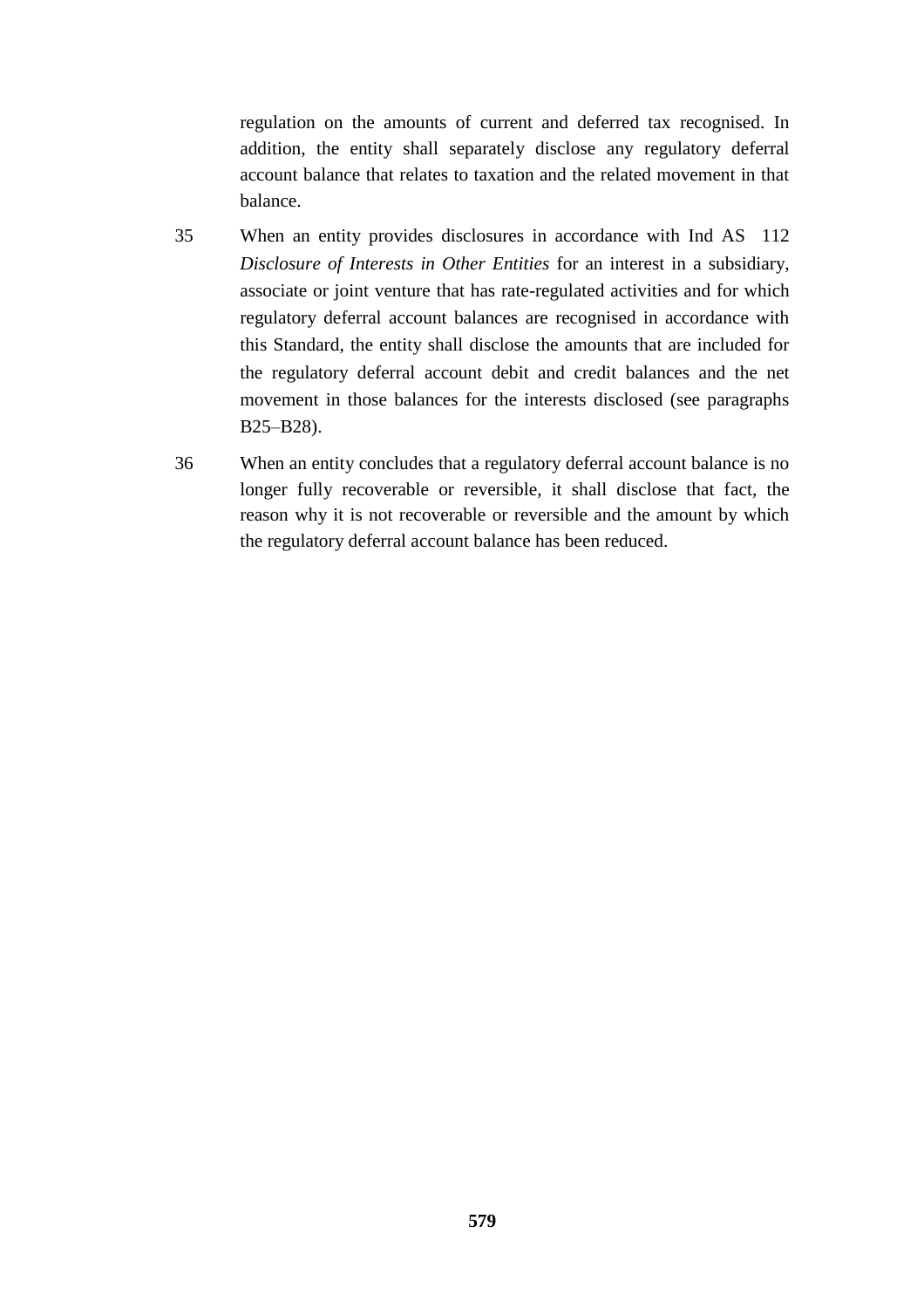# **Appendix A Defined terms**

*This appendix is an integral part of the Standard.*

|                   |  | First Ind AS The first annual financial statements in which an entity adopts |
|-------------------|--|------------------------------------------------------------------------------|
| financial         |  | Indian Accounting Standards (Ind AS), by an explicit and                     |
| statements        |  | unreserved statement of compliance with Ind AS.                              |
| <b>First-time</b> |  | An entity that presents its first Ind AS financial statements.               |
| adopter           |  |                                                                              |

**Previous GAAP** The basis of accounting that a **first-time adopter** used immediately before adopting Ind ASs for its reporting requirements in India. For instance, for companies preparing their financial statements in accordance with the existing Accounting Standards notified under the Companies (Accounting Standards) Rules, 2006 shall consider those financial statements as previous GAAP financial statements.

### *Explanation:*

*Guidance Note on Accounting for the Rate Regulated Activities, issued by the Institute of Chartered Accountants of India (ICAI) shall be considered to be the previous GAAP.*  **Rate-regulated activities** An entity's activities that are subject to **rate regulation**. **Rate regulation** '**Cost of Service Regulation'** as defined in the Guidance Note on *Accounting for Rate Regulated Activities*. **Rate regulator 'Regulator'** as defined in the Guidance Note on *Accounting for Rate Regulated Activities*. **Regulatory deferral account**  in the Guidance Note on *Accounting for Rate Regulated*  **balance** A '**Regulatory Asset'** or a '**Regulatory Liability'** as defined *Activities*.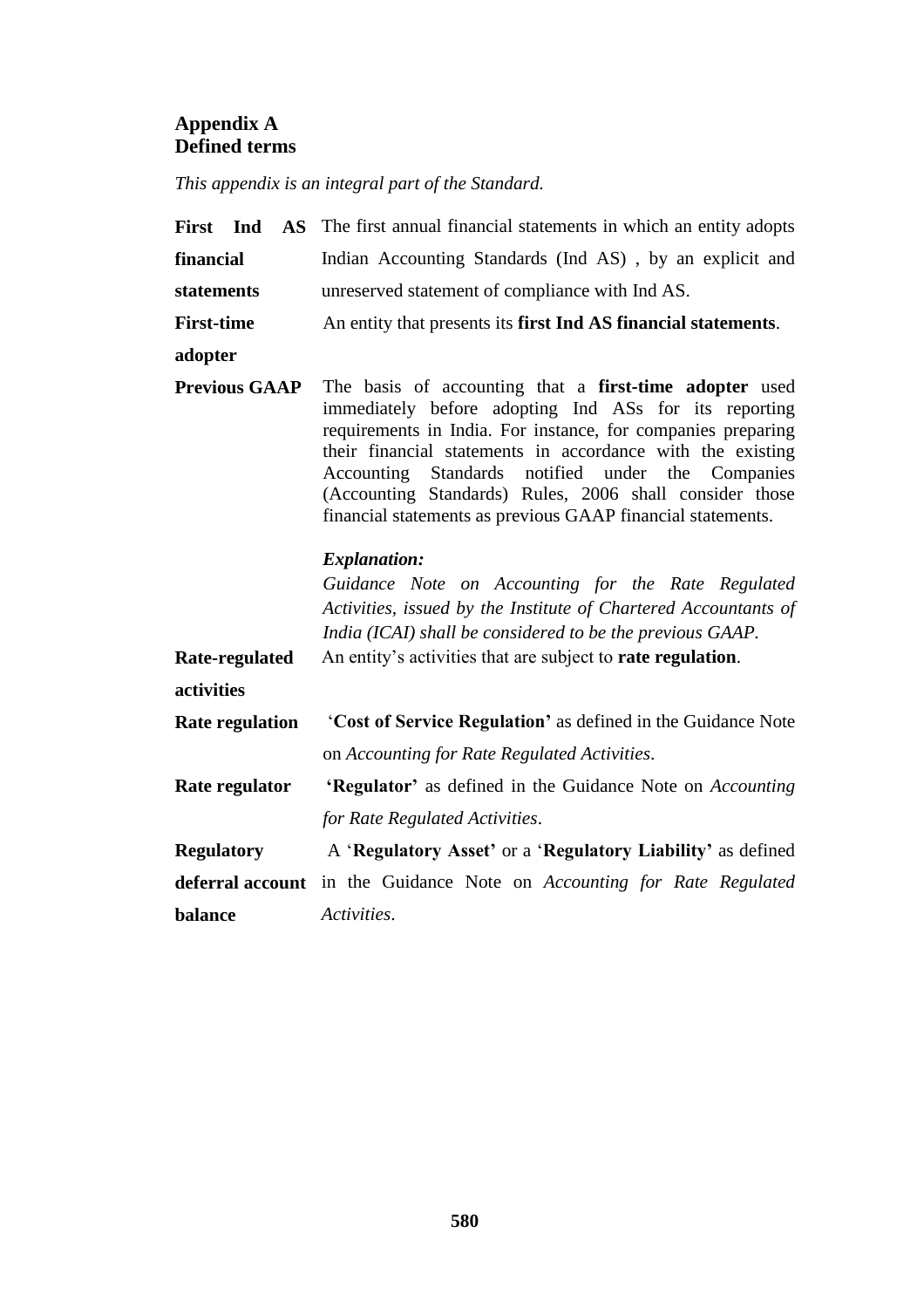# **Appendix B Application Guidance**

*This appendix is an integral part of the Standard.*

### **Rate-regulated activities**

- B1 Historically, rate regulation applied to all activities of an entity. However, with acquisitions, diversification and deregulation, rate regulation may now apply to only a portion of an entity's activities, resulting in it having both regulated and non-regulated activities. This Standard applies only to the rate-regulated activities that are subject to statutory or regulatory restrictions through the actions of a rate regulator, regardless of the type of entity or the industry to which it belongs.
- B2 An entity shall not apply this Standard to activities that are selfregulated, ie activities that are not subject to a pricing framework that is overseen and/or approved by a rate regulator.

### **Continuation of existing accounting policies**

- B3 For the purposes of this Standard, a regulatory deferral account balance is defined as the balance of any expense (or income) account that would not be recognised as an asset or a liability in accordance with other Standards, but that qualifies for deferral because it is included, or is expected to be included, by the rate regulator in establishing the rate(s) that can be charged to customers. Some items of expense (income) may be outside the regulated rate(s) because, for example, the amounts are not expected to be accepted by the rate regulator or because they are not within the scope of the rate regulation. Consequently, such an item is recognised as income or expense as incurred, unless another Standard permits or requires it to be included in the carrying amount of an asset or liability.
- B4 In some cases, other Standards explicitly prohibit an entity from recognising, in the balance sheet, regulatory deferral account balances that might be recognised, either separately or included within other line items such as property, plant and equipment in accordance with previous GAAP accounting policies. However, in accordance with paragraph 11 of this Standard, an entity that elects to apply this Standard in its first Ind AS financial statements applies the exemption from paragraph 11 of Ind AS 8 in order to continue to apply its previous GAAP accounting policies for the recognition, measurement, impairment, and derecognition of regulatory deferral account balances. Such accounting policies may include, for example, the following practices:
	- (a) recognising a regulatory deferral account debit balance when the entity has the right, as a result of the actual or expected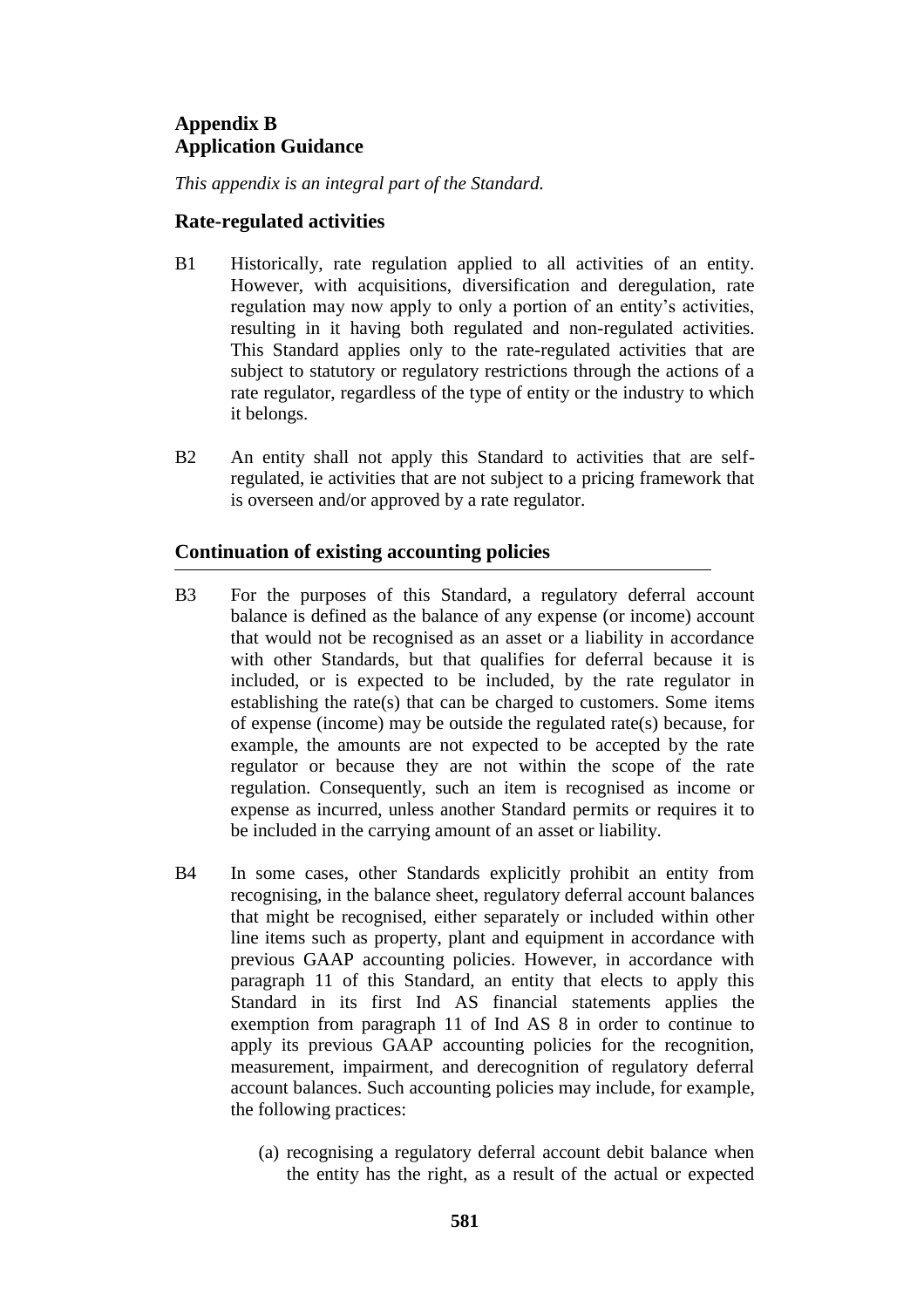actions of the rate regulator, to increase rates in future periods in order to recover its allowable costs (ie the costs for which the regulated rate(s) is intended to provide recovery);

- (b) recognising, as a regulatory deferral account debit or credit balance, an amount that is equivalent to any loss or gain on the disposal or retirement of both items of property, plant and equipment and of intangible assets, which is expected to be recovered or reversed through future rates;
- (c) recognising a regulatory deferral account credit balance when the entity is required, as a result of the actual or expected actions of the rate regulator, to decrease rates in future periods in order to reverse over-recoveries of allowable costs (ie amounts in excess of the recoverable amount specified by the rate regulator); and
- (d) measuring regulatory deferral account balances on an undiscounted basis or on a discounted basis that uses an interest or discount rate specified by the rate regulator.
- B5 The following are examples of the types of costs that rate regulators might allow in rate-setting decisions and that an entity might, therefore, recognise in regulatory deferral account balances:
	- (i) volume or purchase price variances;
	- (ii) costs of approved 'green energy' initiatives (in excess of amounts that are capitalised as part of the cost of property, plant and equipment in accordance with Ind AS 16 *Property, Plant and Equipment*);
	- (iii) non-directly-attributable overhead costs that are treated as capital costs for rate regulation purposes (but are not permitted, in accordance with Ind AS 16, to be included in the cost of an item of property, plant and equipment);
	- (iv) project cancellation costs;
	- (v) storm damage costs; and
	- (vi) deemed interest (including amounts allowed for funds that are used during construction that provide the entity with a return on the owner's equity capital as well as borrowings).
- B6 Regulatory deferral account balances usually represent timing differences between the recognition of items of income or expenses for regulatory purposes and the recognition of those items for financial reporting purposes. When an entity changes an accounting policy on the first-time adoption of Ind AS or on the initial application of a new or revised Standard, new or revised timing differences may arise that create new or revised regulatory deferral account balances. The prohibition in paragraph 13 that prevents an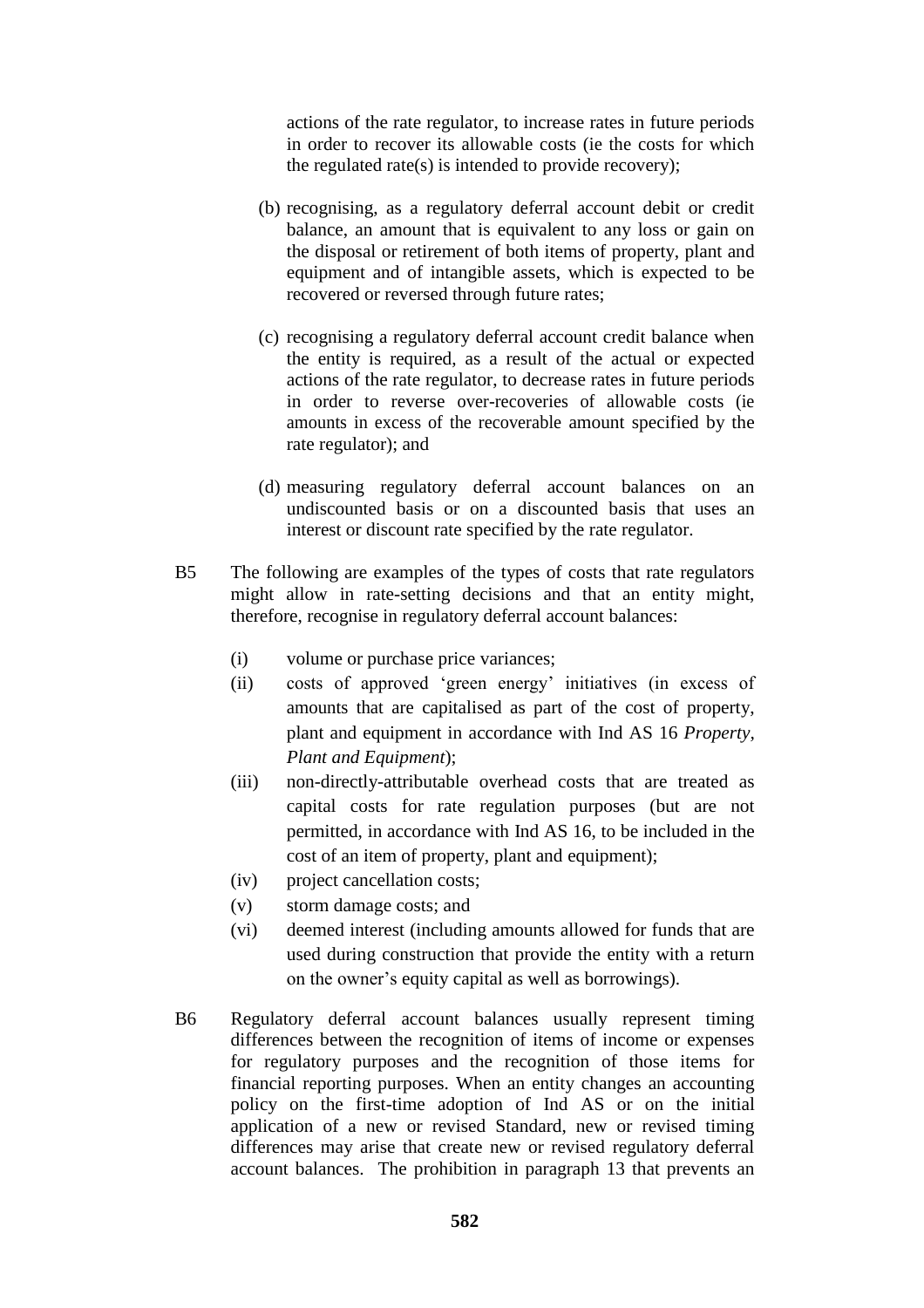entity from changing its accounting policy in order to start to recognise regulatory deferral account balances does not prohibit the recognition of the new or revised regulatory deferral account balances that are created because of other changes in accounting policies required by Ind AS. This is because the recognition of regulatory deferral account balances for such timing differences would be consistent with the existing recognition policy applied in accordance with paragraph 11 and would not represent the introduction of a new accounting policy. Similarly, paragraph 13 does not prohibit the recognition of regulatory deferral account balances arising from timing differences that did not exist immediately prior to the date of transition to Ind AS but are consistent with the entity's accounting policies established in accordance with paragraph 11 (for example, storm damage costs).

### **Applicability of other Standards**

B7 An entity that is within the scope of, and that elects to apply, the requirements of this Standard shall continue to apply its previous GAAP accounting policies for the recognition, measurement, impairment and derecognition of regulatory deferral account balances. However, paragraphs 16–17 state that, in some situations, other Standards might also need to be applied to regulatory deferral account balances in order to reflect them appropriately in the financial statements. The following paragraphs outline how some other Standards interact with the requirements of this Standard. In particular, the following paragraphs clarify specific exceptions to, and exemptions from, other Standards and additional presentation and disclosure requirements that are expected to be applicable.

### **Application of Ind AS 10** *Events after the Reporting Period*

B8 An entity may need to use estimates and assumptions in the recognition and measurement of its regulatory deferral account balances. For events that occur between the end of the reporting period and the date when the financial statements are authorised for issue, the entity shall apply Ind AS 10 to identify whether those estimates and assumptions should be adjusted to reflect those events.

### **Application of Ind AS 12** *Income Taxes*

B9 Ind AS 12 requires, with certain limited exceptions, an entity to recognise a deferred tax liability and (subject to certain conditions) a deferred tax asset for all temporary differences. A rate-regulated entity shall apply Ind AS 12 to all of its activities, including its rateregulated activities, to identify the amount of income tax that is to be recognised.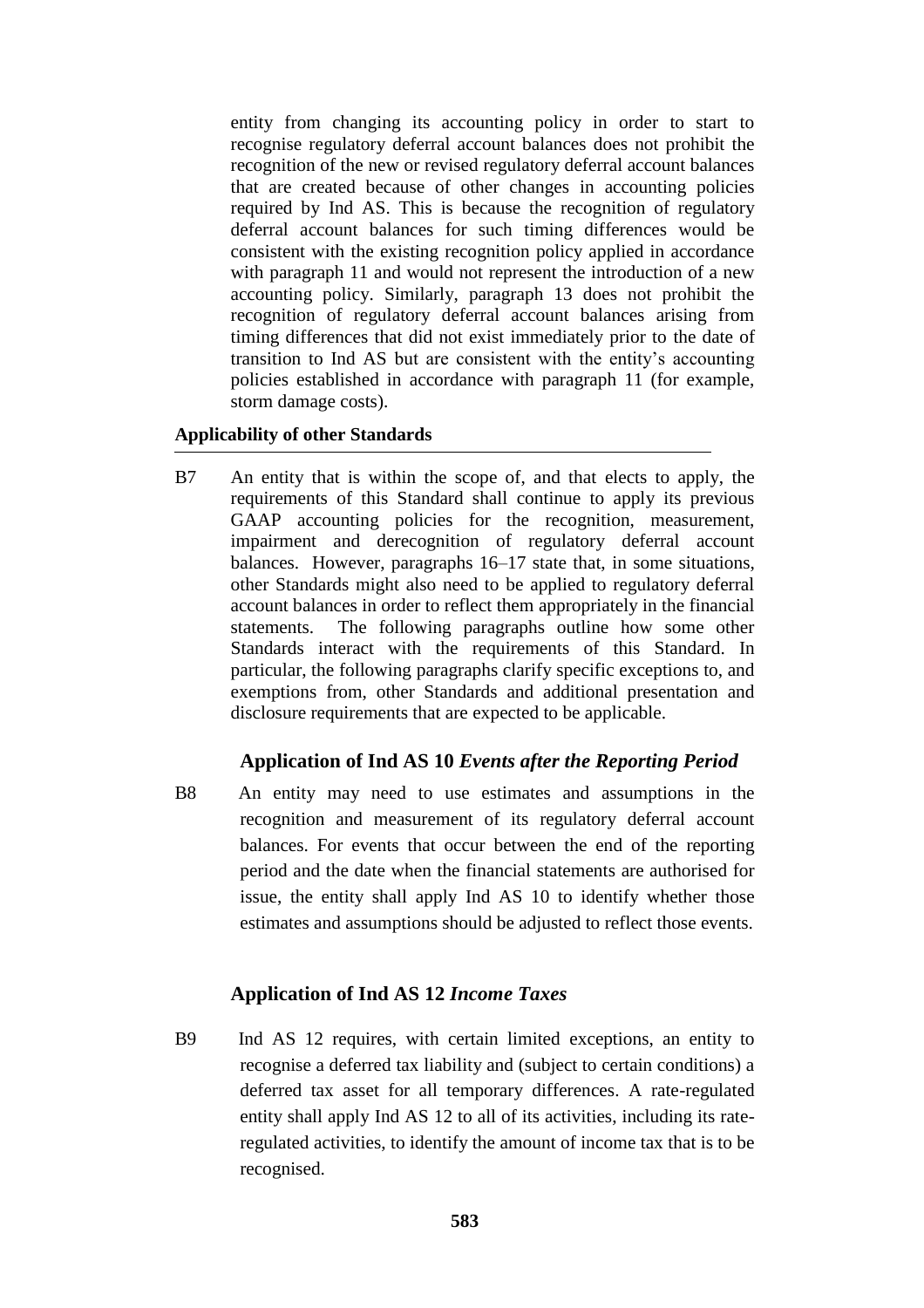- B10 In some rate-regulatory schemes, the rate regulator permits or requires an entity to increase its future rates in order to recover some or all of the entity's income tax expense. In such circumstances, this might result in the entity recognising a regulatory deferral account balance in the balance sheet related to income tax, in accordance with its accounting policies established in accordance with paragraphs 11–12. The recognition of this regulatory deferral account balance that relates to income tax might itself create an additional temporary difference for which a further deferred tax amount would be recognised.
- B11 Notwithstanding the presentation and disclosure requirements of Ind AS 12, when an entity recognises a deferred tax asset or a deferred tax liability as a result of recognising regulatory deferral account balances, the entity shall not include that deferred tax amount within the total deferred tax asset (liability) balances. Instead, the entity shall present the deferred tax asset (liability) that arises as a result of recognising regulatory deferral account balances either:
	- (a) with the line items that are presented for the regulatory deferral account debit balances and credit balances; or
	- (b) as a separate line item alongside the related regulatory deferral account debit balances and credit balances.
- B12 Similarly, when an entity recognises the movement in a deferred tax asset (liability) that arises as a result of recognising regulatory deferral account balances, the entity shall not include the movement in that deferred tax amount within the tax expense (income) line item that is presented in the statement of profit and loss in accordance with Ind AS 12. Instead, the entity shall present the movement in the deferred tax asset (liability) that arises as a result of recognising regulatory deferral account balances either:
	- (a) with the line items that are presented in the statement of profit and loss for the movements in regulatory deferral account balances; or
	- (b) as a separate line item alongside the related line items that are presented in the statement of profit and loss for the movements in regulatory deferral account balances.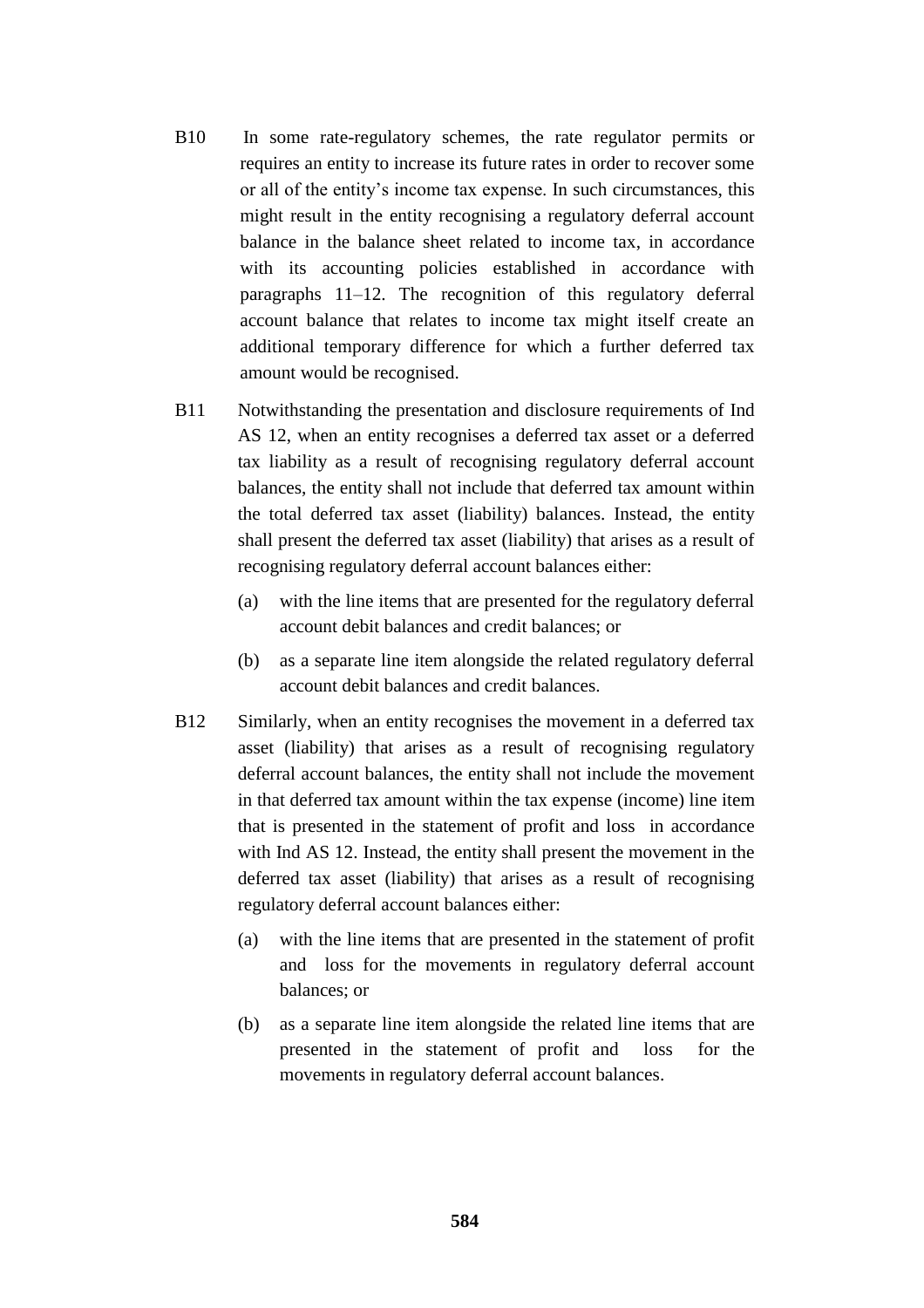### **Application of Ind AS 33** *Earnings per Share*

- B13 Paragraph 66 of Ind AS 33 requires some entities to present, in the statement of profit and loss , basic and diluted earnings per share both for profit or loss from continuing operations and profit or loss that is attributable to the ordinary equity holders of the parent entity. In addition, paragraph 68 of Ind AS 33 requires an entity that reports a discontinued operation to disclose the basic and diluted amounts per share for the discontinued operation, either in the statement of profit or loss and other comprehensive income or in the notes.
- B14 For each earnings per share amount presented in accordance with Ind AS 33, an entity applying this Standard shall present additional basic and diluted earnings per share amounts that are calculated in the same way, except that those amounts shall exclude the net movement in the regulatory deferral account balances. Consistent with the requirement in paragraph 73 of Ind AS 33, an entity shall present the earnings per share required by paragraph 26 of this Standard with equal prominence to the earnings per share required by Ind AS 33 for all periods presented.

### **Application of Ind AS 36** *Impairment of Assets*

- B15 Paragraphs 11–12 require an entity to continue to apply its previous GAAP accounting policies for the identification, recognition, measurement and reversal of any impairment of its recognised regulatory deferral account balances. Consequently, Ind AS 36 does not apply to the separate regulatory deferral account balances recognised.
- B16 However, Ind AS 36 might require an entity to perform an impairment test on a cash-generating unit (CGU) that includes regulatory deferral account balances. This test might be required because the CGU contains goodwill, or because one or more of the impairment indicators described in Ind AS 36 have been identified relating to the CGU. In such situations, paragraphs 74–79 of Ind AS 36 contain requirements for identifying the recoverable amount and the carrying amount of a CGU. An entity shall apply those requirements to decide whether any of the regulatory deferral account balances recognised are included in the carrying amount of the CGU for the purpose of the impairment test. The remaining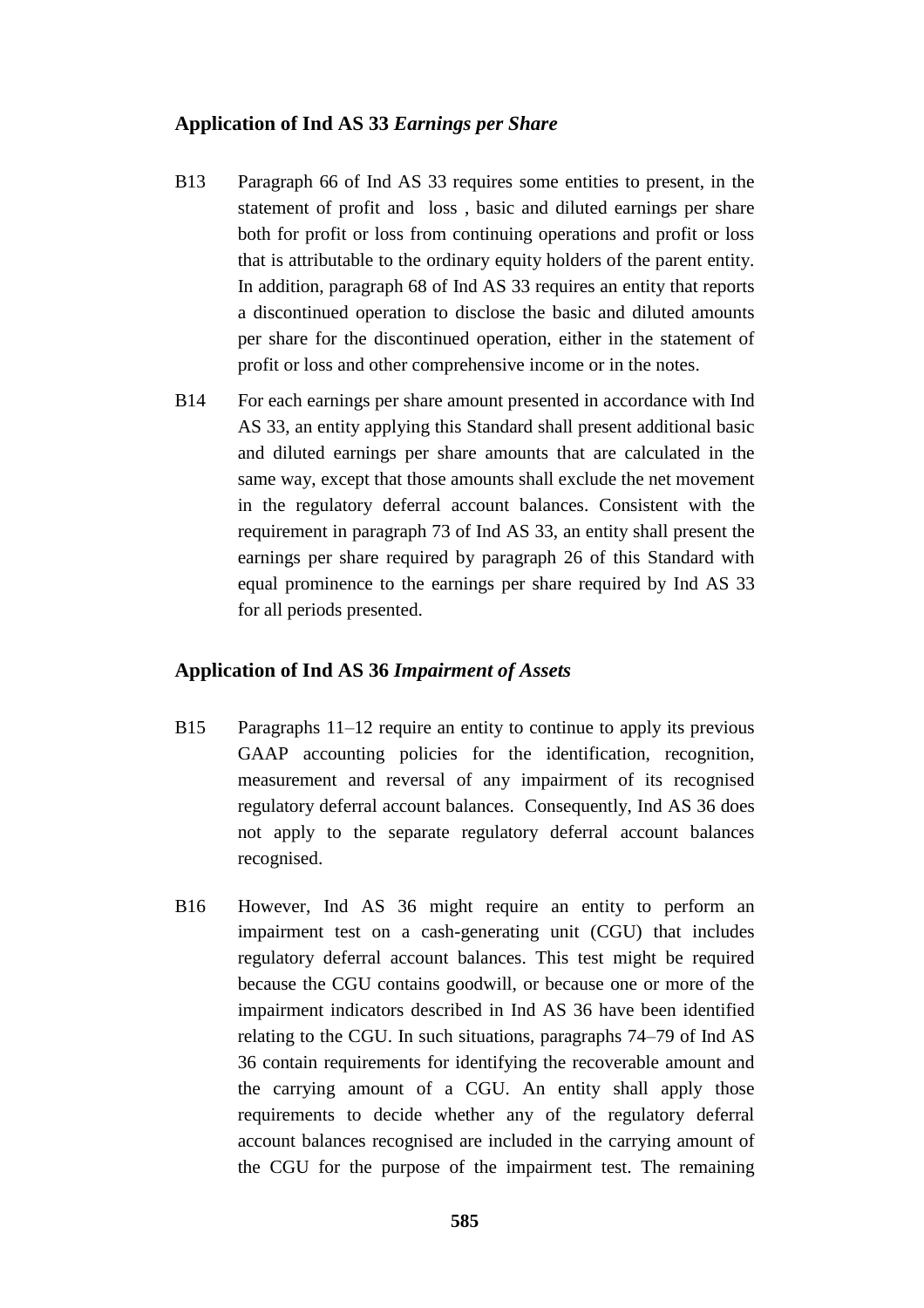requirements of Ind AS 36 shall then be applied to any impairment loss that is recognised as a result of this test.

### **Application of Ind AS 103** *Business Combinations*

- B17 The core principle of Ind AS 103 is that an acquirer of a business recognises the assets acquired and the liabilities assumed at their acquisition-date fair values. Ind AS 103 provides limited exceptions to its recognition and measurement principles. Paragraph B18 of this Standard provides an additional exception.
- B18 Paragraphs 11–12 require an entity to continue to apply its previous GAAP accounting policies for the recognition, measurement, impairment and derecognition of regulatory deferral account balances. Consequently, if an entity acquires a business, it shall apply, in its consolidated financial statements, its accounting policies established in accordance with paragraphs 11–12 for the recognition and measurement of the acquiree's regulatory deferral account balances at the date of acquisition. The acquiree's regulatory deferral account balances shall be recognised in the consolidated financial statements of the acquirer in accordance with the acquirer's policies, irrespective of whether the acquiree recognises those balances in its own financial statements.

# **Application of Ind AS 105** *Non-current Assets Held for Sale and Discontinued Operations*

- B19 Paragraphs 11–12 require an entity to continue to apply its previous accounting policies for the recognition, measurement, impairment and derecognition of regulatory deferral account balances. Consequently, the measurement requirements of Ind AS 105 shall not apply to the regulatory deferral account balances recognised.
- B20 Paragraph 33 of Ind AS 105 requires a single amount to be presented for discontinued operations in the statement of profit and loss. Notwithstanding the requirements of that paragraph, when an entity that elects to apply this Standard presents a discontinued operation, it shall not include the movement in regulatory deferral account balances that arose from the rate-regulated activities of the discontinued operation within the line items that are required by paragraph 33 of Ind AS 105. Instead, the entity shall present the movement in regulatory deferral account balances that arose from the rate-regulated activities of the discontinued operation either: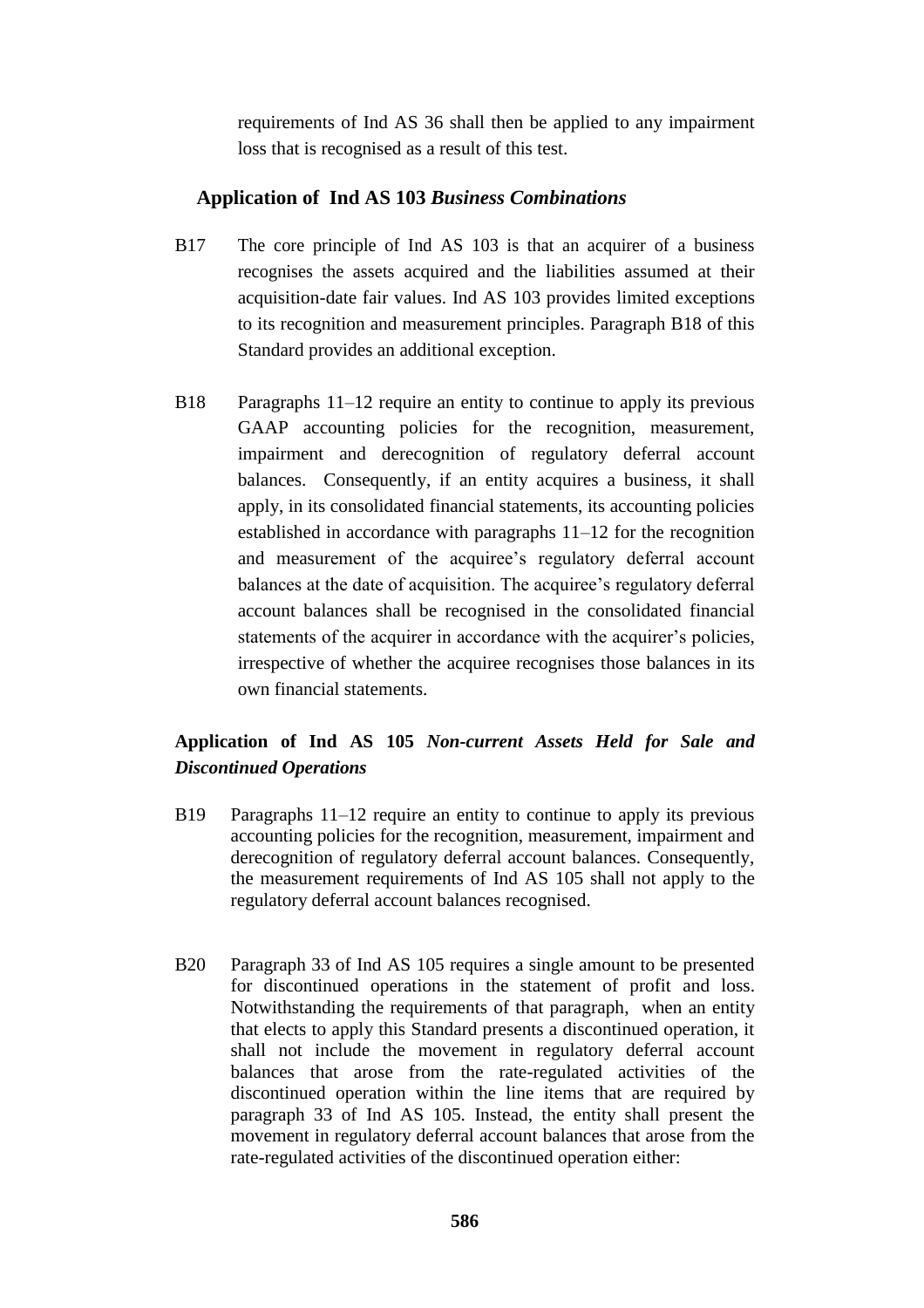- (a) within the line item that is presented for movements in the regulatory deferral account balances related to profit or loss; or
- (b) as a separate line item alongside the related line item that is presented for movements in the regulatory deferral account balances related to profit or loss
- B21 Similarly, notwithstanding the requirements of paragraph 38 of Ind AS 105, when an entity presents a disposal group, the entity shall not include the total of the regulatory deferral account debit balances and credit balances that are part of the disposal group within the line items that are required by paragraph 38 of Ind AS 105. Instead, the entity shall present the total of the regulatory deferral account debit balances and credit balances that are part of the disposal group either:
	- (a) within the line items that are presented for the regulatory deferral account debit balances and credit balances; or
	- (b) as separate line items alongside the other regulatory deferral account debit balances and credit balances.
- B22 If the entity chooses to include the regulatory deferral account balances and movements in those balances that are related to the disposal group or discontinued operation within the related regulated deferral account line items, it may be necessary to disclose them separately as part of the analysis of the regulatory deferral account line items described by paragraph 33 of this Standard.

### **Application of Ind AS 110** *Consolidated Financial Statements*  **and Ind AS 28** *Investments in Associates and Joint Ventures*

- B23 Paragraph 19 of Ind 110 requires that a "parent shall prepare consolidated financial statements using uniform accounting policies for like transactions and other events in similar circumstances". Paragraph 8 of this Standard requires that an entity that is within the scope of, and elects to apply, this Standard shall apply all of its requirements to all regulatory deferral account balances arising from all of the entity's rate-regulated activities. Consequently, if a parent recognises regulatory deferral account balances in its consolidated financial statements in accordance with this Standard, it shall apply the same accounting policies to the regulatory deferral account balances arising in all of its subsidiaries. This shall apply irrespective of whether the subsidiaries recognise those balances in their own financial statements.
- B24 Similarly, paragraphs 35–36 of Ind AS 28 require that, in applying the equity method, an "entity's financial statements shall be prepared using uniform accounting policies for like transactions and events in similar circumstances". Consequently, adjustments shall be made to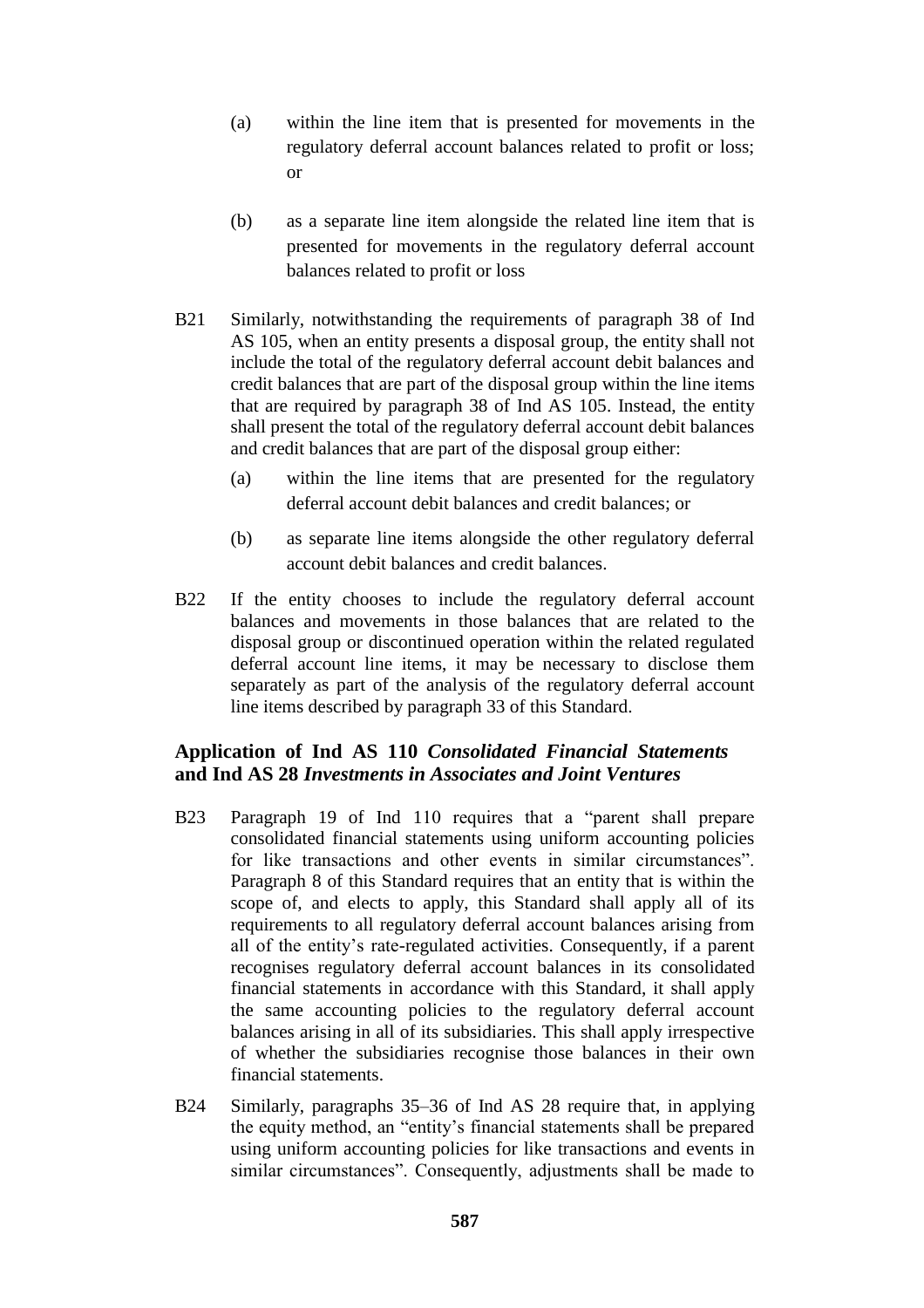make the associate's or joint venture's accounting policies for the recognition, measurement, impairment and derecognition of regulatory deferral account balances conform to those of the investing entity in applying the equity method.

### **Application of Ind AS 112** *Disclosure of Interests in Other Entities*

- B25 Paragraph 12(e) of Ind AS 112 requires an entity to disclose, for each of its subsidiaries that have non-controlling interests that are material to the reporting entity, the profit or loss that was allocated to noncontrolling interests of the subsidiary during the reporting period. An entity that recognises regulatory deferral account balances in accordance with this Standard shall disclose the net movement in regulatory deferral account balances that is included within the amounts that are required to be disclosed by paragraph 12(e) of Ind AS 112.
- B26 Paragraph  $12(g)$  of Ind AS 112 requires an entity to disclose, for each of its subsidiaries that have non-controlling interests that are material to the reporting entity, summarised financial information about the subsidiary, as specified in paragraph B10 of Ind AS 112. Similarly, paragraph 21(b)(ii) of Ind AS 112 requires an entity to disclose, for each joint venture and associate that is material to the reporting entity, summarised financial information as specified in paragraphs B12– B13 of Ind AS 112. Paragraph B16 of Ind AS 112 specifies the summary financial information that an entity is required to disclose for all other associates and joint ventures that are not individually material in accordance with paragraph 21(c) of Ind AS 112.
- B27 In addition to the information specified in paragraphs 12, 21, B10, B12–B13 and B16 of Ind AS 112, an entity that recognises regulatory deferral account balances in accordance with this Standard shall also disclose the total regulatory deferral account debit balance, the total regulatory deferral account credit balance and the net movements in those balances, split between amounts recognised in profit or loss and amounts recognised as other comprehensive income, for each entity for which those Ind AS 112 disclosures are required.
- B28 Paragraph 19 of Ind AS 112 specifies the information that an entity is required to disclose when the entity recognises a gain or loss on losing control of a subsidiary, calculated in accordance with paragraph 25 of Ind AS 110. In addition to the information required by paragraph 19 of Ind AS 112, an entity that elects to apply this Standard shall disclose the portion of that gain or loss that is attributable to derecognising regulatory deferral account balances in the former subsidiary at the date when control is lost.